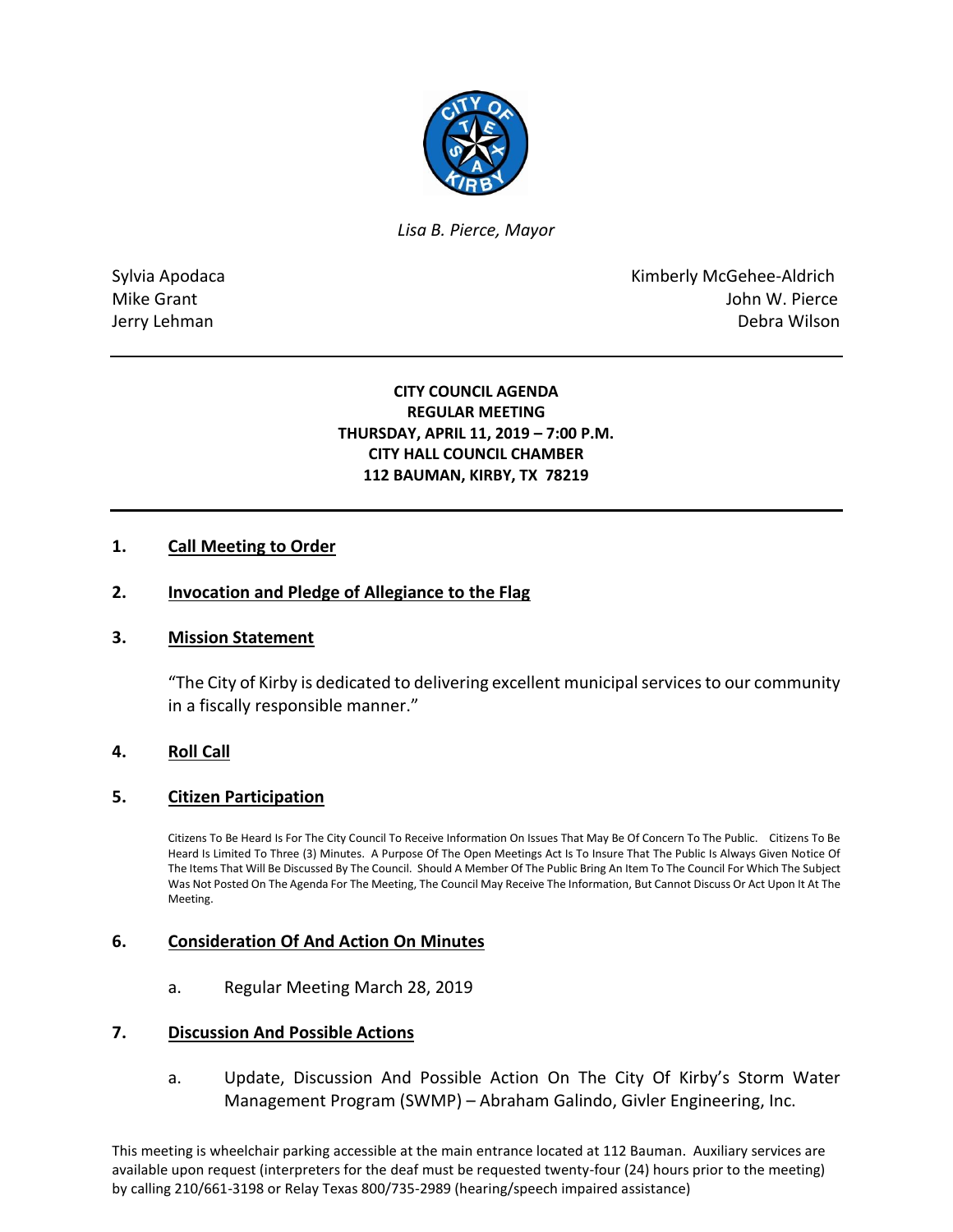- b. Update, Discussion And Possible Action On Binz Engleman Road Reconstruction Project
- c. Update, Discussion And Possible Action On The City Of Kirby's April 14, 2019 Easter Egg Hunt
- d. Discussion And Possible Action On Resolution No. R-2019-709 Appointing A Municipal Court Judge For The City Of Kirby
- e. Discussion And Possible Action To Ratify Approval Of An Eagle Scout Project In Friendship Park
- f. Discussion And Possible Action On Ordinance No. O-2019-856 Amending The Budget For Fiscal Year 2018-2019. This Is The First Reading
- g. Discussion And Possible Action On Appointing Regular Member(s) And Alternate Member(s) To The Building And Standards Commission
- h. Discussion And Possible Action On Appointing A Member(s) To The Beautification And Recycle Committee
- i. Discussion And Possible Action On Appointing A Member(s) To The Kirby Senior Center Corporation Board
- j. Discussion And Possible Action On Termination Of Interlocal Agreement And An Amendment To Ground Lease With Bexar County For Animal Services Facility

# **8. Request And Announcements**

a. Requests By Mayor And Council Members For Items To Be Placed On Future City Council Agendas And Announcements On City Events/Community Interests

\_\_\_\_\_\_\_\_\_\_\_\_\_\_\_\_\_\_\_\_\_\_\_\_\_\_\_

# **9. Adjournment**

 Monique L. Vernon City Manager

Patty Cox, TRMC City Secretary

\_\_\_\_\_\_\_\_\_\_\_\_\_\_\_\_\_\_\_\_\_\_

This meeting is wheelchair parking accessible at the main entrance located at 112 Bauman. Auxiliary services are available upon request (interpreters for the deaf must be requested twenty-four (24) hours prior to the meeting) by calling 210/661-3198 or Relay Texas 800/735-2989 (hearing/speech impaired assistance)